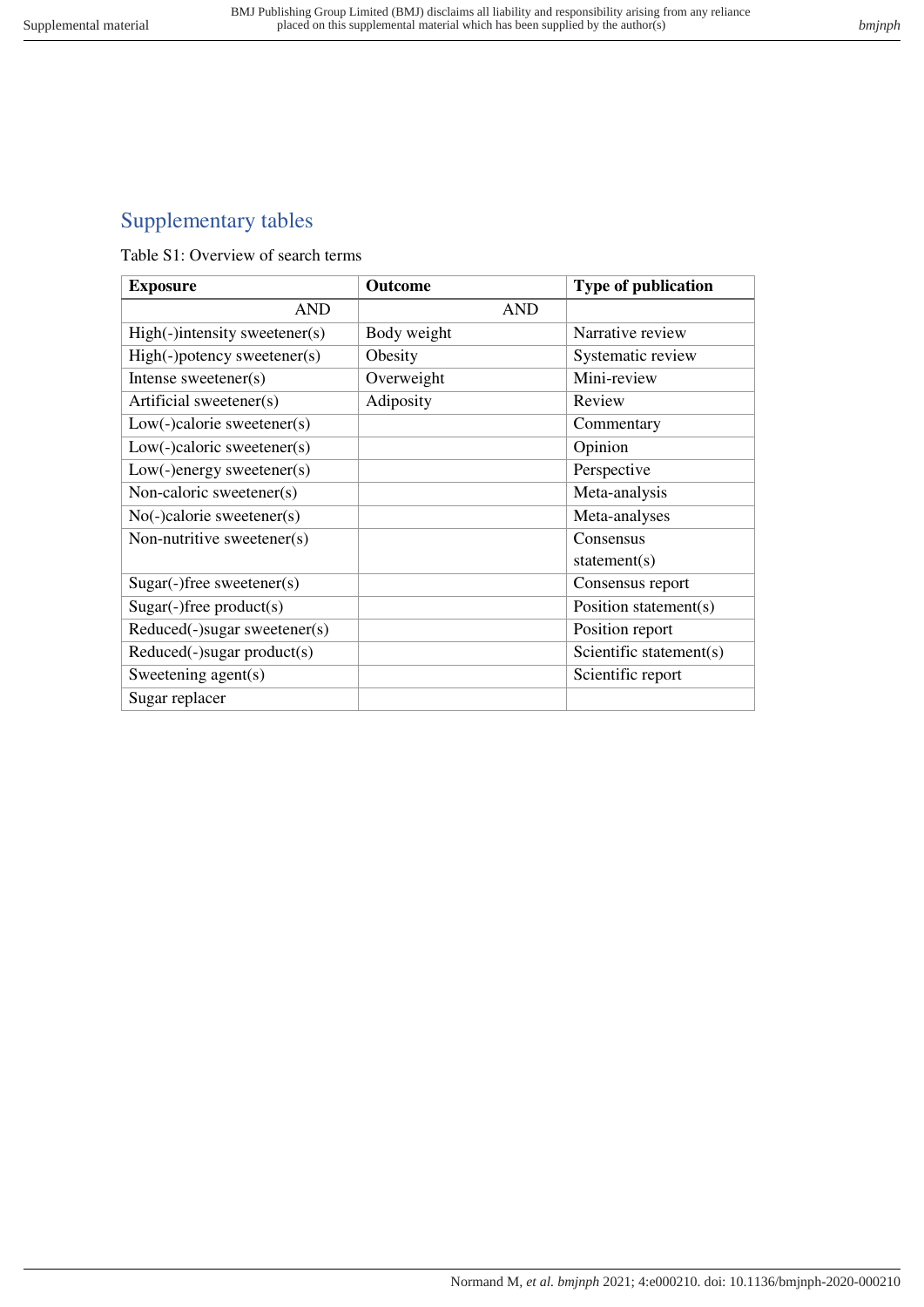Table S2: Inclusion and exclusion criteria

| <b>Inclusion criteria</b>                    | <b>Exclusion criteria</b>                    |
|----------------------------------------------|----------------------------------------------|
| The effect or association of LES (primarily  | Publications reviewing lower-energy sugars,  |
| intense sweeteners) with BW regulation       | polyols or other food ingredients            |
| The publication has to include an            | Publications which incidentally refer to LES |
| assessment of evidence on the relationship   | and BW relationships, without reviewing the  |
| between LES and BW as a significant          | evidence                                     |
| component                                    |                                              |
| The publication has to include LES in        | Publication focused on one specific LES or   |
| general and not specific types of LES        | one specific category of LES                 |
| The publication has to be either a narrative | All primary studies; animal studies as well  |
| or systematic review or position or          | as human studies (observational or           |
| consensus statement                          | intervention), letters to editors, brief     |
|                                              | commentaries, conference abstracts or        |
|                                              | summaries                                    |
|                                              | Publications focused on pregnancy and fetal  |
|                                              | outcomes                                     |
| The publication has to be published in a     |                                              |
| refereed journal                             |                                              |
| An English version of the full publication   |                                              |
| has to be assessible                         |                                              |
| Full text has to be accessible               | Publications with data not electronically    |
|                                              | accessible from the database                 |

BW: body weight, LES: low-energy sweetener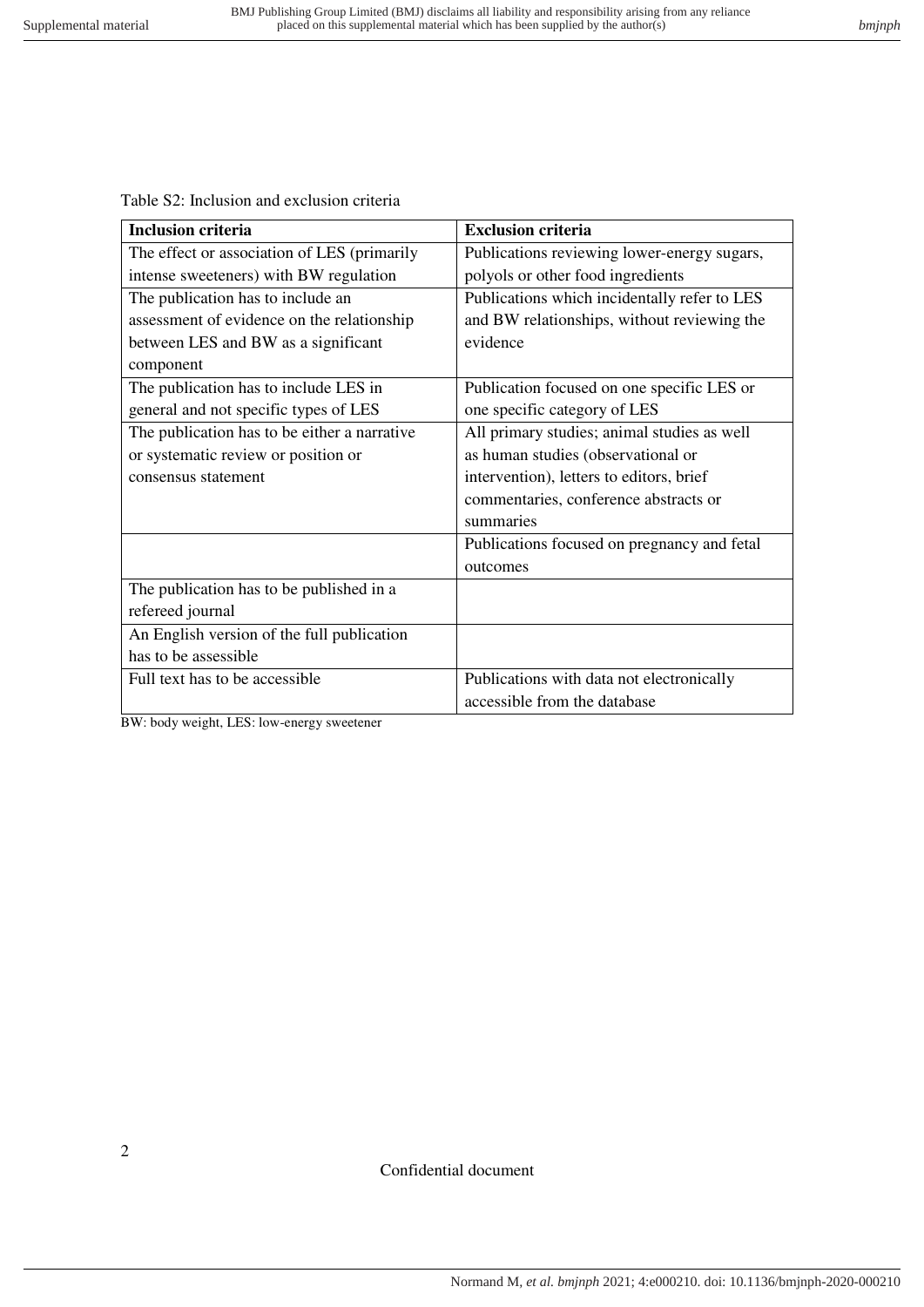| Characteristic                                 | Operationalization                           |
|------------------------------------------------|----------------------------------------------|
| Article ID                                     | Self-assigned unique ID, consecutive         |
| First author surname                           | Text (used for matching)                     |
| Title                                          | Text (used for matching)                     |
| Publication year                               | Year (used for matching)                     |
| Study outcome - Reviews                        | Effect or association relative to control or |
| Author's conclusion                            | no/lower exposure:                           |
| <b>BW</b>                                      | $0 =$ Decrease/more beneficial               |
|                                                | $1 =$ Neutral (no directional effect or      |
|                                                | association)                                 |
|                                                | $2 =$ Increase/less beneficial               |
|                                                | $3 = No$ conclusion directly relevant to the |
|                                                | LES-body weight relationship                 |
|                                                | $4$ = Evidence is insufficient to draw a     |
|                                                | conclusion (author's view)                   |
|                                                | $5 = We$ are unable to draw a conclusion     |
|                                                | from the paper                               |
| Study outcome - Reviews                        | $0 =$ Significant effect - decreasing        |
| Statistical significance (only reviews         | $1 = Not statistically significant effect$   |
| including meta-analysis)                       | $2 =$ Significant effect - increasing        |
| <b>BW</b>                                      |                                              |
| Study outcome – Primary studies                | Effect or association relative to control or |
| Main message                                   | no/lower exposure:                           |
| <b>BW</b>                                      | $0 =$ Decrease/more beneficial               |
|                                                | $1 =$ Neutral (no directional effect or      |
|                                                | association)                                 |
|                                                | $2 =$ Increase/less beneficial               |
|                                                | $3 = No$ conclusion directly relevant to the |
|                                                | LES-BW relationship                          |
|                                                | $4 =$ Evidence is insufficient to draw a     |
|                                                | conclusion (author's view)                   |
|                                                | $5 = We$ are unable to draw a conclusion     |
|                                                | from the paper                               |
| Article type - Review                          | $0 = \text{Narrative review}$                |
|                                                | $1 =$ Systematic review with meta-analysis   |
|                                                | $2 = Systematic$ review without meta-        |
|                                                | analysis                                     |
| $RW1$ hody weight $IFS1$ low-energy sweeteners |                                              |

Table S3: Article characteristics and subsequent operationalization

BW: body weight, LES: low-energy sweeteners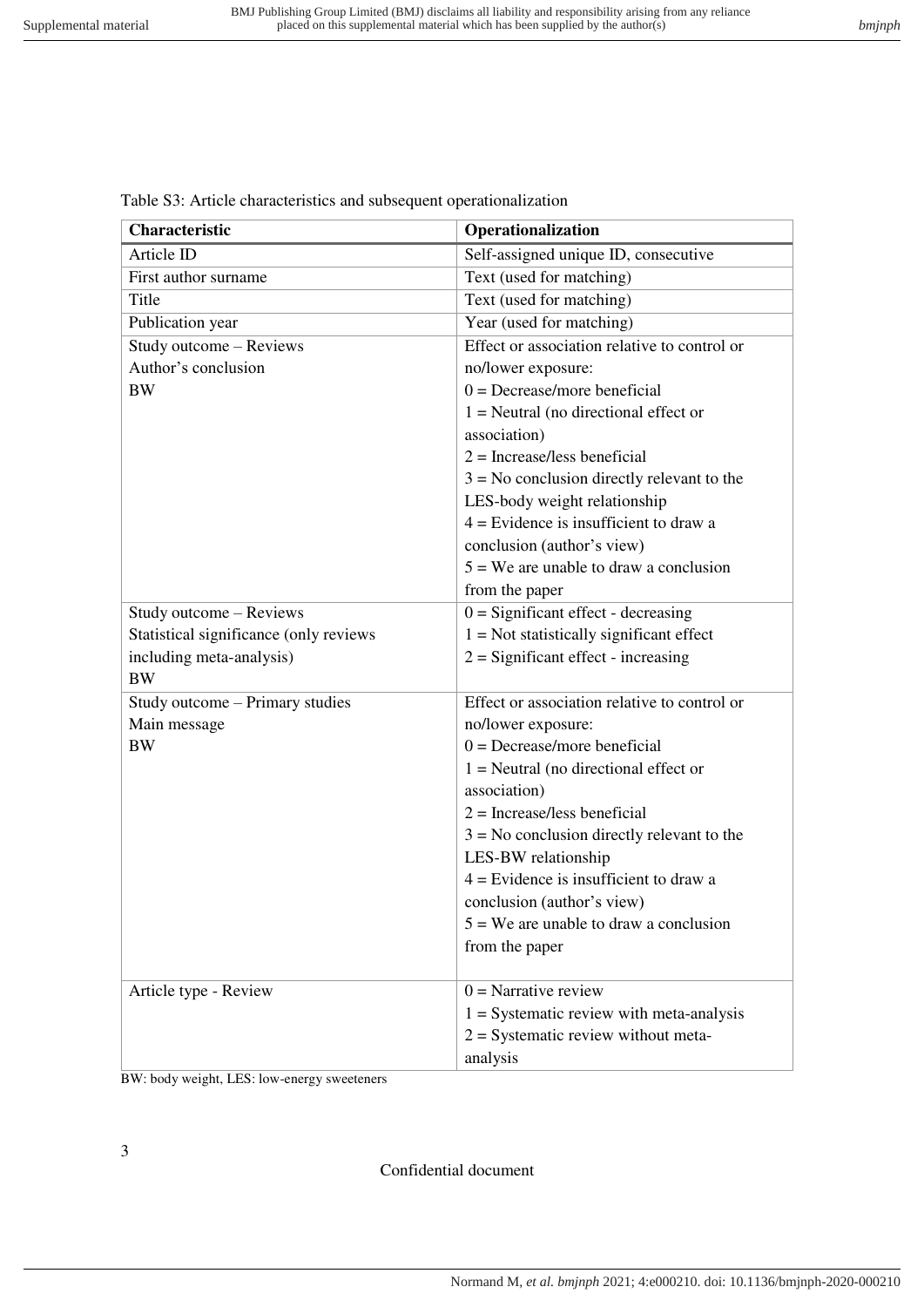| Article type – Primary studies                | $0 =$ Randomized controlled trial              |
|-----------------------------------------------|------------------------------------------------|
|                                               | $1 =$ Observational study                      |
|                                               | $2 =$ Animal and/or in vitro study             |
|                                               | $3 = Other$                                    |
|                                               | $4 = Systematic review (systematic search)$    |
|                                               | with meta-analysis                             |
|                                               | $5 = Systematic review$ (systematic search)    |
|                                               | without meta-analysis                          |
|                                               | $6$ = Narrative review                         |
| Population                                    | $0 =$ Adults                                   |
| Only human studies                            | $1 = Children$                                 |
|                                               | $2 =$ Both or not specific                     |
| Sample size, only primary studies             | Number                                         |
| Number of authors                             | Number                                         |
| Journal impact factor, current                | Number                                         |
| Journal impact factor, last five years        | Number                                         |
| Funding source, only reviews                  | $0 = \text{Non-profit organization}$           |
|                                               | $1 =$ For profit organization                  |
|                                               | $2 =$ Both profit and non-profit               |
|                                               | $3 = Not stated/Stated as no funding received$ |
| Affiliation of the corresponding author, only | $\overline{0}$ = University                    |
| reviews                                       | $1 = Government$                               |
|                                               | $2 = Non-profit organization$                  |
|                                               | $3 =$ Industry                                 |
|                                               | $4 = Other$                                    |
| Affiliation of the first author, only reviews | $0 =$ University                               |
|                                               | $1 = Government$                               |
|                                               | $2$ = Non-profit organization                  |
|                                               | $3 =$ Industry                                 |
|                                               | $4 = Other$                                    |
| Number of relevant cited studies, only        | Number                                         |
| reviews                                       |                                                |
| Number of review authors publications in      | Number                                         |
| the section concerning BW, only reviews       |                                                |
| Years since cited paper was published         | Number                                         |
| BW: body weight, LES: low-energy sweeteners   |                                                |

## Table S3: Article characteristics and subsequent operationalization, *continued*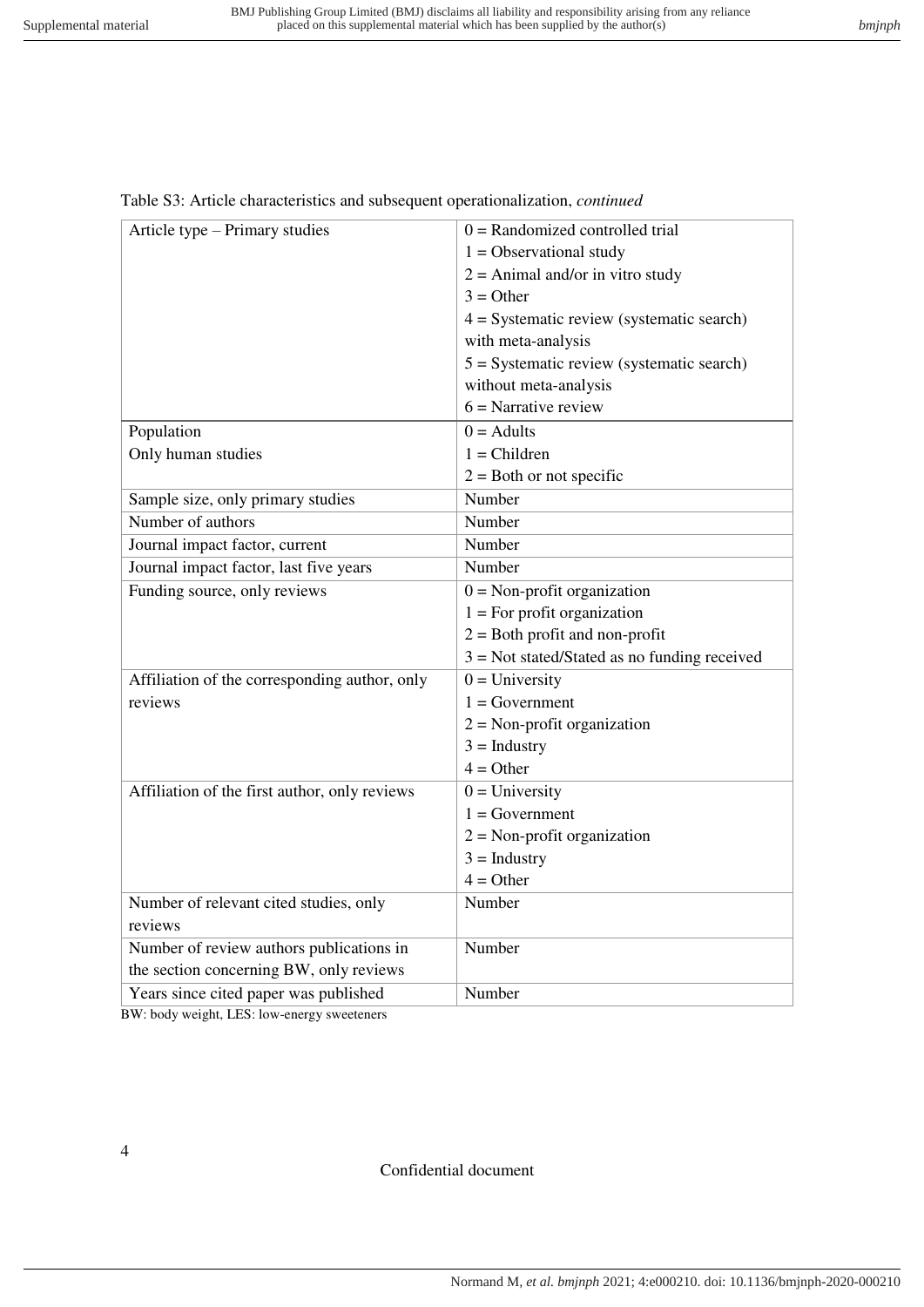## Adjusted odds ratios for the likelihood of being cited

Table S4: Adjusted odds ratios for the likelihood of being cited (from multivariate analyses of 183 cited articles in 51 evidence assessment units from 33 reviews)

|                                  | Adjusted OR         | $\boldsymbol{p}$ | Adjusted OR              | $\boldsymbol{p}$ | Adjusted OR          | $\boldsymbol{p}$         |
|----------------------------------|---------------------|------------------|--------------------------|------------------|----------------------|--------------------------|
|                                  | (CI), NOAU          |                  | (CI), JFC                |                  | (CI), YESI           |                          |
| Main message of cited articles   |                     |                  |                          |                  |                      |                          |
| Neutral (no directional          | $1$ (ref)           |                  | $1$ (ref)                |                  | $1$ (ref)            |                          |
| effect or association)           |                     |                  |                          |                  |                      |                          |
| No conclusion directly           | $1.72(1.00-2.98)$   | 0.05             | $1.63(0.94-2.82)$        | 0.08             | $1.64(0.93-2.88)$    | 0.09                     |
| relevant to the LES-BW           |                     |                  |                          |                  |                      |                          |
| relationship                     |                     |                  |                          |                  |                      |                          |
| Decrease/more beneficial         | $1.39(0.81 - 2.40)$ | 0.23             | $1.26(0.72 - 2.21)$      | 0.42             | $1.31(0.76-2.27)$    | 0.33                     |
| We are unable to draw a          | $1.25(0.49-2.82)$   | 0.61             | $1.14(0.45-2.55)$        | 0.76             | $1.11(0.43-2.50)$    | 0.81                     |
| conclusion from the article      |                     |                  |                          |                  |                      |                          |
| Evidence is insufficient to      | $1.19(0.60-2.27)$   | 0.61             | $1.11(0.56-2.11)$        | 0.76             | $1.05(0.53-2.03)$    | 0.88                     |
| draw a conclusion                |                     |                  |                          |                  |                      |                          |
| Increase/less beneficial         | $1.17(0.72 - 1.95)$ | 0.53             | $1.16(0.71-1.94)$        | 0.56             | $1.11(0.67-1.87)$    | 0.69                     |
| <b>Cited article type</b>        |                     |                  |                          |                  |                      |                          |
| Systematic review with           | $1$ (ref)           |                  | $1$ (ref)                |                  | $1$ (ref)            |                          |
| meta-analysis                    |                     |                  |                          |                  |                      |                          |
| Systematic review without        | $0.97(0.40-2.22)$   | 0.95             | $0.83(0.35-1.87)$        | 0.66             | $0.86(0.36-1.92)$    | 0.72                     |
| meta-analysis                    |                     |                  |                          |                  |                      |                          |
| Randomized controlled trial      | $0.85(0.50-1.52)$   | 0.58             | $0.79(0.45-1.42)$        | 0.41             | $0.85(0.48-1.56)$    | 0.59                     |
| Observational study              | $0.69(0.40-1.23)$   | 0.19             | $0.62(0.36-1.12)$        | 0.10             | $0.67(0.39-1.19)$    | 0.15                     |
| Animal                           | $0.67(0.29-1.47)$   | 0.33             | $0.66(0.28-1.45)$        | 0.31             | $0.64(0.28-1.40)$    | 0.28                     |
| Narrative review                 | $0.45(0.18-1.03)$   | 0.07             | $0.40(0.16-0.90)$        | 0.03             | $0.39(0.16-0.87)$    | 0.03                     |
| Other                            | $0.27(0.00-3.39)$   | 0.50             | $\overline{a}$           | $\overline{a}$   | $0.22(0.00-2.68)$    | 0.44                     |
| <b>Cited article population</b>  |                     |                  |                          |                  |                      |                          |
| <b>Adults</b>                    | $1$ (ref)           |                  | $1$ (ref)                |                  | $1$ (ref)            |                          |
| Children                         | $2.28(1.61-3.24)$   | < 0.001          | $2.20(1.54-3.15)$        | < 0.001          | $2.27(1.59-3.26)$    | < 0.001                  |
| Both                             | $1.05(0.63-1.70)$   | 0.83             | $1.04(0.62-1.69)$        | 0.88             | $1.00$ $(0.59-1.65)$ | 0.99                     |
| Sample size                      | $1.00(0.83-1.21)$   | 0.96             | $0.96(0.80-1.16)$        | 0.68             | $1.00(0.82 - 1.21)$  | 0.97                     |
| <b>Number of authors</b>         |                     |                  | $1.04(0.99-1.09)$        | 0.10             | $1.05(1.00-1.10)$    | 0.06                     |
| <b>Journal impact factor</b>     | $1.14(0.99-1.30)$   | 0.06             | $\Box$                   | $\overline{a}$   | $1.15(1.00-1.31)$    | 0.04                     |
| Journal impact factor, last      | $1.12(0.97-1.28)$   | 0.12             | $\overline{\phantom{a}}$ | ÷.               | $1.13(0.98-1.30)$    | 0.08                     |
| five years                       |                     |                  |                          |                  |                      |                          |
| <b>Years since cited article</b> | $1.00(0.98-1.02)$   | 0.83             | $1.00(0.98-1.02)$        | 0.93             | $\bar{\phantom{a}}$  | $\overline{\phantom{a}}$ |
| was published                    |                     |                  |                          |                  |                      |                          |

BW; body weight, CI; 95% confidence interval, JFC; Current journal impact factor, LES; low-energy sweetener, NOAU; Number of authors, OR; Odds ratios, *p*; p-value, ref; reference variable, YESI; Years since cited study was published. Logistic mixed-effects regression adjusted for number of authors, journal impact factor and years since cited study was published, respectively.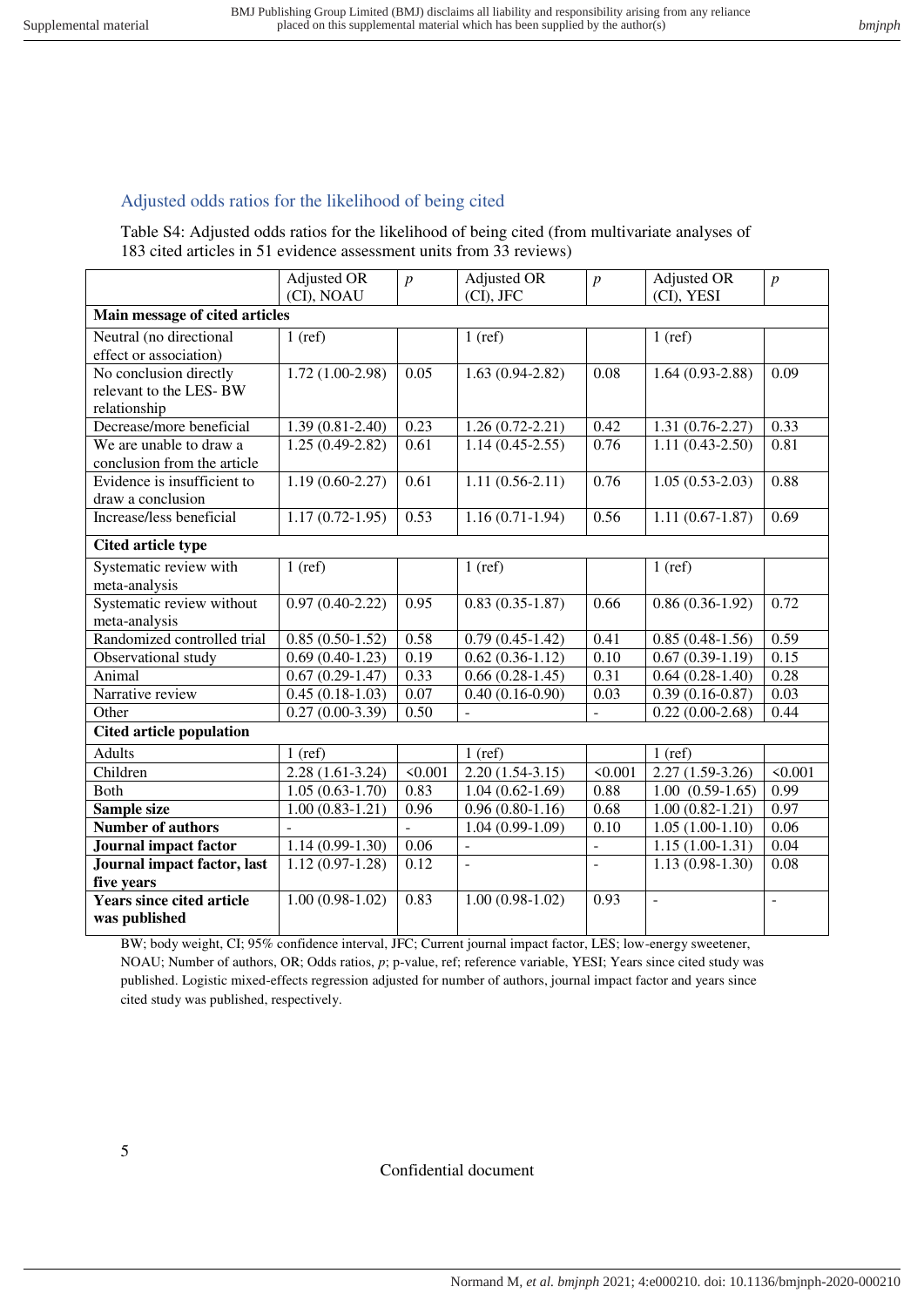## *Post hoc* analysis

Table S5: Subgroup analysis for evidence assessment units (n= 11) showing a beneficial effect or association of LES on BW (n=65 articles cited)

|                                                     | $n (\%)^1$ | OR (95% CI)         | P-value |
|-----------------------------------------------------|------------|---------------------|---------|
| Main message of cited articles                      |            |                     |         |
| Neutral (no directional effect or                   | 16(25)     | $1$ (ref)           |         |
| association)                                        |            |                     |         |
| No conclusion directly relevant to the              | 8(12)      | $1.23(0.61-2.40)$   | 0.56    |
| LES-BW relationship                                 |            |                     |         |
| Increase/less beneficial                            | 9(14)      | $1.06(0.53-2.07)$   | 0.86    |
| Decrease/more beneficial                            | 18(28)     | $1.02(0.58-1.80)$   | 0.93    |
| Evidence is insufficient to draw a                  | 11(17)     | $0.90(0.46-1.73)$   | 0.76    |
| conclusion                                          |            |                     |         |
| Unable to draw a conclusion from the                | 2(3)       | $0.55(0.09-2.04)$   | 0.44    |
| article                                             |            |                     |         |
| Cited article type                                  |            |                     |         |
| Systematic review with meta-analysis                | 8(12)      | $1$ (ref)           |         |
| Systematic review without meta-analysis             | 4(6)       | $1.62(0.66-3.90)$   | 0.28    |
| Randomized controlled trial                         | 23(35)     | $0.91(0.49-1.80)$   | 0.79    |
| Observational study                                 | 19 (29)    | $0.82(0.42 - 1.64)$ | 0.56    |
| Narrative review                                    | 8(12)      | $0.70(0.29-1.60)$   | 0.40    |
| Other                                               | 1(2)       | $0.49(0.03-2.84)$   | 0.51    |
| Animal                                              | 1(2)       | $0.49(0.03-2.84)$   | 0.51    |
| Cited article population <sup>2</sup>               |            |                     |         |
| <b>Adults</b>                                       | 23(35)     | $1$ (ref)           |         |
| Children                                            | 22(34)     | $1.38(0.85-2.26)$   | 0.19    |
| <b>Both</b>                                         | 18(28)     | $1.07(0.62 - 1.82)$ | 0.81    |
| Sample size <sup>3,4</sup>                          | 42(65)     | $0.92(0.68-1.22)$   | 0.56    |
| <b>Number of authors</b>                            | 64 (98)    | $1.01(0.95-1.07)$   | 0.86    |
| Journal impact factor, current (2018) <sup>5</sup>  | 63 (97)    | $1.01(0.84-1.20)$   | 0.9     |
| Journal impact factor, last five years <sup>5</sup> | 63 (97)    | $1.01(0.84-1.20)$   | 0.92    |
| Years since cited article was published             | 65 (100)   | $0.97(0.94-1.00)$   | 0.09    |

BW; body weight, CI; 95% confidence interval, LES; low-energy sweetener, n; sample size, OR; Odds ratio, ref; reference variable. Logistic mixed-effects regression.

<sup>1</sup>Cited articles can potentially be cited in all evidence assessment units. The aggregated number for subgroups is therefore higher than the total number of cited articles.

<sup>2</sup>Data on population was only extracted for articles considering human subjects.

<sup>3</sup>Data on sample size was only extracted for primary evidence (i.e. not for reviews).

<sup>4</sup>Sample size was base 10 log-transformed, so odds ratio is the change per 10-fold change in study population.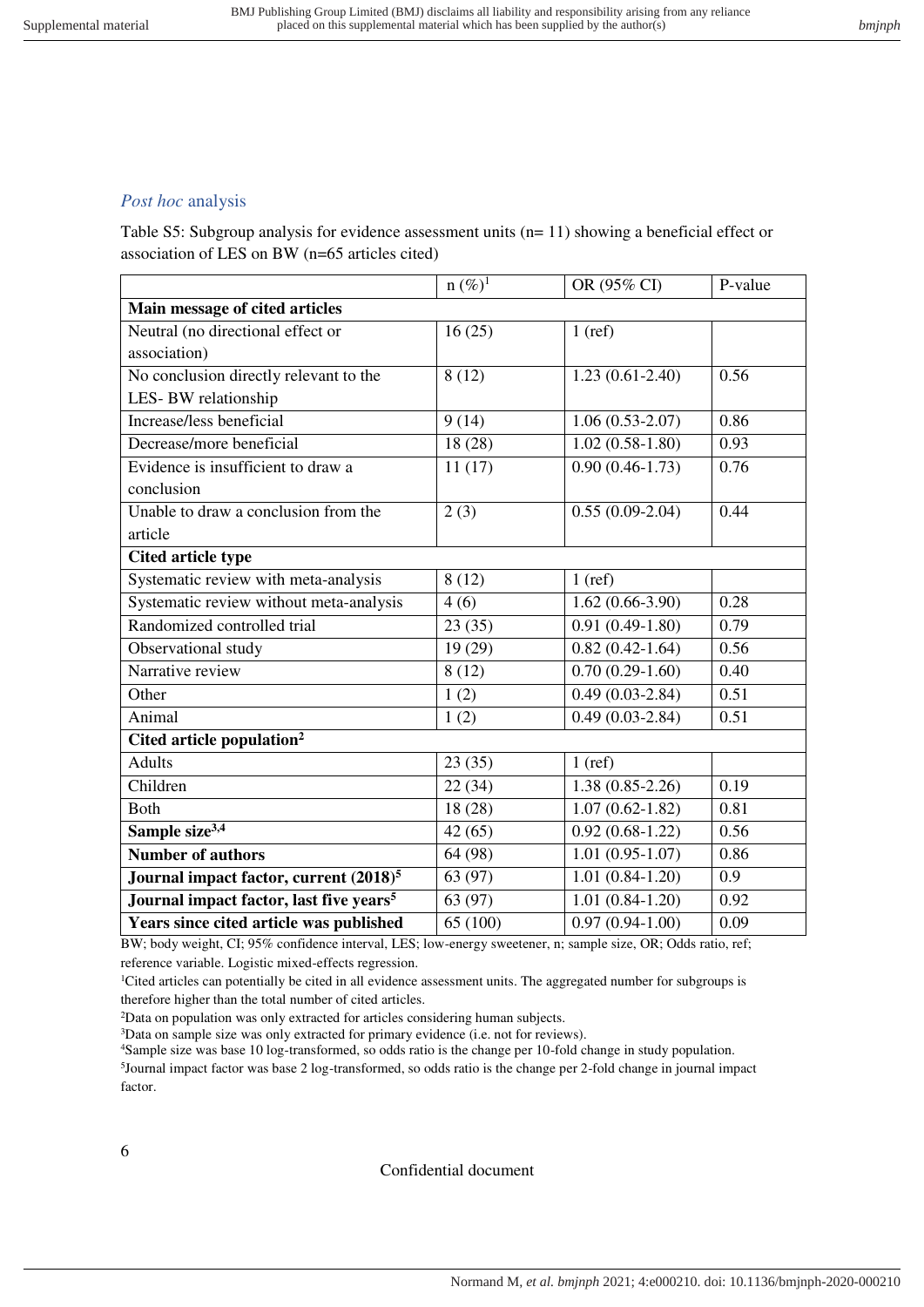Table S6: Subgroup analysis for evidence assessment units (n=7) showing a neutral effect or association of LES on BW (n=48 articles cited)

|                                                     | $n (\%)^1$     | OR (95% CI)         | P-value        |
|-----------------------------------------------------|----------------|---------------------|----------------|
| Main message of cited articles                      |                |                     |                |
| Neutral (no directional effect or                   | 19(40)         | $1$ (ref)           |                |
| association)                                        |                |                     |                |
| Unable to draw a conclusion from the                | 3(6)           | $1.67(1.07-2.54)$   | 0.03           |
| article                                             |                |                     |                |
| Evidence is insufficient to draw a                  | 2(4)           | $1.45(0.84-2.43)$   | 0.17           |
| conclusion                                          |                |                     |                |
| Increase/less beneficial                            | 9(19)          | $1.25(0.92 - 1.70)$ | 0.15           |
| Decrease/more beneficial                            | 11(23)         | $1.08(0.80-1.45)$   | 0.60           |
| No conclusion directly relevant to the              | 4(8)           | $0.89(0.56-1.38)$   | 0.61           |
| LES-BW relationship                                 |                |                     |                |
| Cited article type                                  |                |                     |                |
| Systematic review with meta-analysis                | 8(17)          | $1$ (ref)           |                |
| Observational study                                 | 22(46)         | $1.45(1.06-2.02)$   | 0.03           |
| Randomized controlled trial                         | 18 (38)        | $1.13(0.81-1.60)$   | 0.48           |
| Animal                                              | $\overline{a}$ |                     | $\overline{a}$ |
| Other                                               | $\overline{a}$ |                     |                |
| Systematic review without meta-analysis             | $\overline{a}$ | $\overline{a}$      | $\overline{a}$ |
| Narrative review                                    | $\overline{a}$ | L,                  |                |
| Cited article population <sup>2</sup>               |                |                     |                |
| <b>Adults</b>                                       | 26(54)         | $1$ (ref)           |                |
| Children                                            | 16(33)         | $1.12(0.88-1.44)$   | 0.36           |
| <b>Both</b>                                         | 6(13)          | $0.81(0.55-1.18)$   | 0.29           |
| Sample size <sup>3,4</sup>                          | 4(8)           | $1.09(0.96-1.23)$   | 0.18           |
| <b>Number of authors</b>                            | 48 (100)       | $0.97(0.93-1.00)$   | 0.06           |
| Journal impact factor, current (2018) <sup>5</sup>  | 46 (96)        | $1.03(0.94-1.13)$   | 0.47           |
| Journal impact factor, last five years <sup>5</sup> | 48 (100)       | $1.02(0.93-1.12)$   | 0.64           |
| Years since cited article was published             | 48 (100)       | $1.00(0.99-1.01)$   | 0.78           |

BW; body weight, CI; 95% confidence interval, LES; low-energy sweetener, n; sample size, OR; Odds ratio, ref; reference variable. Logistic mixed-effects regression. The analysis is additionally adjusted for overdispersion. <sup>1</sup>Cited articles can potentially be cited in all evidence assessment units. The aggregated number for subgroups is therefore higher than the total number of cited articles.

<sup>2</sup>Data on population was only extracted for articles considering human subjects.

<sup>3</sup>Data on sample size was only extracted for primary evidence (i.e. not for reviews).

<sup>4</sup>Sample size was base 10 log-transformed, so odds ratio is the change per 10-fold change in study population.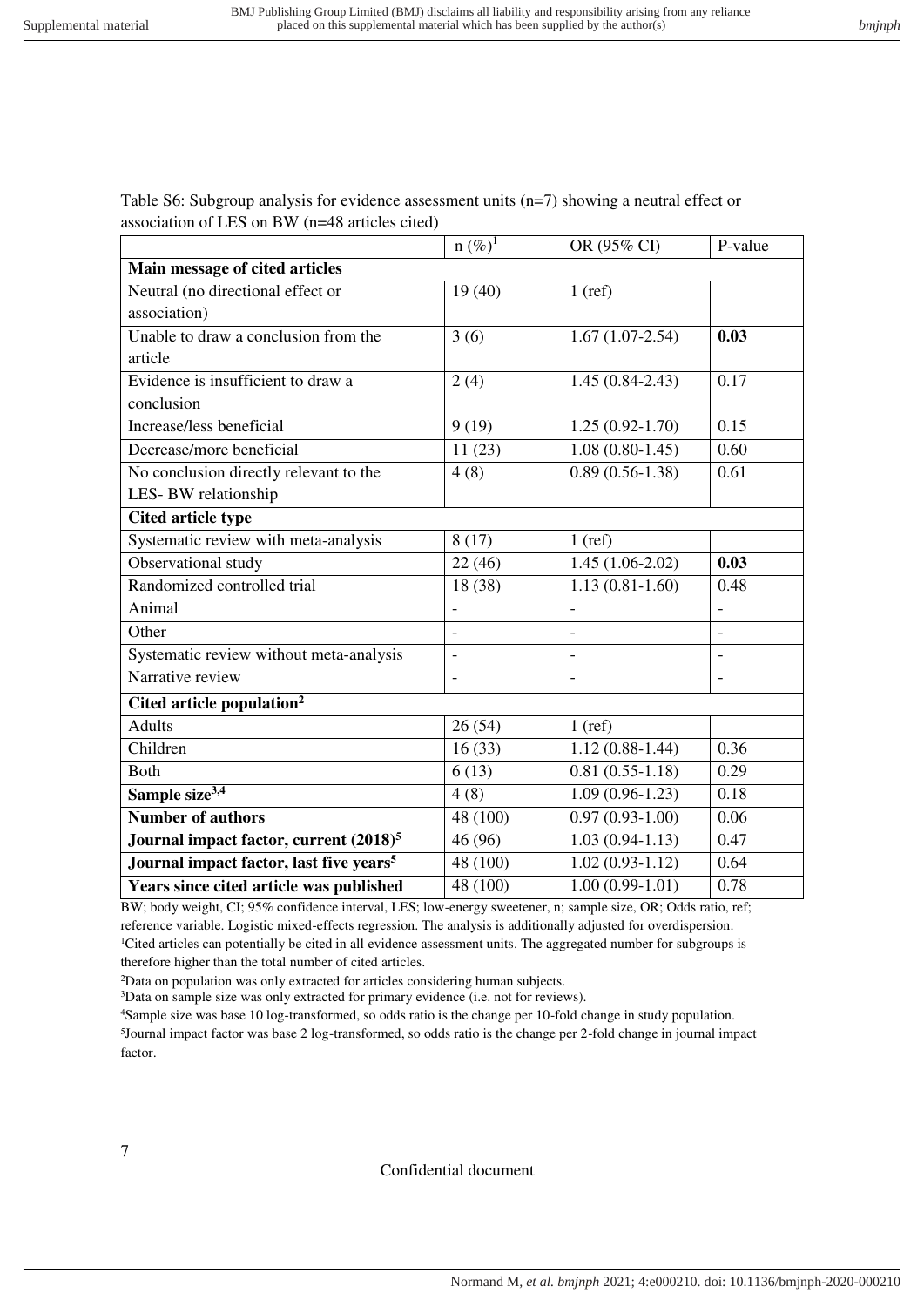Table S7: Subgroup analysis for evidence assessment units (n=7) showing an adverse effect or association of LES on BW (n=63 articles cited)

|                                                     | $n (\%)^1$ | OR (95% CI)         | P-value |
|-----------------------------------------------------|------------|---------------------|---------|
| Main message of cited articles                      |            |                     |         |
| Neutral (no directional effect or                   | 9(14)      | $1$ (ref)           |         |
| association)                                        |            |                     |         |
| No conclusion directly relevant to the              | 6(10)      | $1.29(0.62 - 2.65)$ | 0.49    |
| LES-BW relationship                                 |            |                     |         |
| Increase/less beneficial                            | 35 (56)    | $1.09(0.65-1.90)$   | 0.75    |
| Decrease/more beneficial                            | 6(10)      | $0.95(0.43-2.01)$   | 0.89    |
| Evidence is insufficient to draw a                  | 6(10)      | $0.79(0.35-1.72)$   | 0.56    |
| conclusion                                          |            |                     |         |
| Unable to draw a conclusion from the                | 1(2)       | $0.79(0.11-3.33)$   | 0.78    |
| article                                             |            |                     |         |
| <b>Cited article type</b>                           |            |                     |         |
| Systematic review with meta-analysis                | 4(6)       | $1$ (ref)           |         |
| Animal                                              | 12(19)     | $1.43(0.72-3.15)$   | 0.34    |
| Observational study                                 | 33(52)     | $1.34(0.72 - 2.85)$ | 0.40    |
| Randomized controlled trial                         | 6(10)      | $1.17(0.52 - 2.77)$ | 0.71    |
| Systematic review without meta-                     | 2(3)       | $1.00(0.29-2.98)$   | 1.00    |
| analysis                                            |            |                     |         |
| Narrative review                                    | 6(10)      | $1.00(0.43-2.41)$   | 1.00    |
| Other                                               |            | $\overline{a}$      |         |
| Cited article population <sup>2</sup>               |            |                     |         |
| <b>Adults</b>                                       | 19(30)     | $1$ (ref)           |         |
| <b>Both</b>                                         | 9(14)      | $0.87(0.53-1.39)$   | 0.57    |
| Children                                            | 22(35)     | $0.80(0.55-1.15)$   | 0.24    |
| Sample size <sup>3,4</sup>                          | 39(62)     | $1.14(0.91-1.44)$   | 0.25    |
| <b>Number of authors</b>                            | 63 (100)   | $1.04(1.00-1.09)$   | 0.07    |
| Journal impact factor, current                      | 63 (100)   | $1.13(0.97-1.30)$   | 0.12    |
| $(2018)^5$                                          |            |                     |         |
| Journal impact factor, last five years <sup>5</sup> | 63 (100)   | $1.13(0.97-1.32)$   | 0.12    |
| <b>Years since cited article was</b>                | 63 (100)   | $1.00(0.96-1.04)$   | 0.92    |
| published                                           |            |                     |         |

BW; body weight, CI; 95% confidence interval, LES; low-energy sweetener, n; sample size, OR; Odds ratio, ref; reference variable. Logistic mixed-effects regression. The analysis is additionally adjusted for overdispersion. <sup>1</sup>Cited articles can potentially be cited in all evidence assessment units. The aggregated number for subgroups is therefore higher than the total number of cited articles.

<sup>2</sup>Data on population was only extracted for articles considering human subjects.

<sup>3</sup>Data on sample size was only extracted for primary evidence (i.e. not for reviews).

<sup>4</sup>Sample size was base 10 log-transformed, so odds ratio is the change per 10-fold change in study population.

5 Journal impact factor was base 2 log-transformed, so odds ratio is the change per 2-fold change in journal impact factor.

8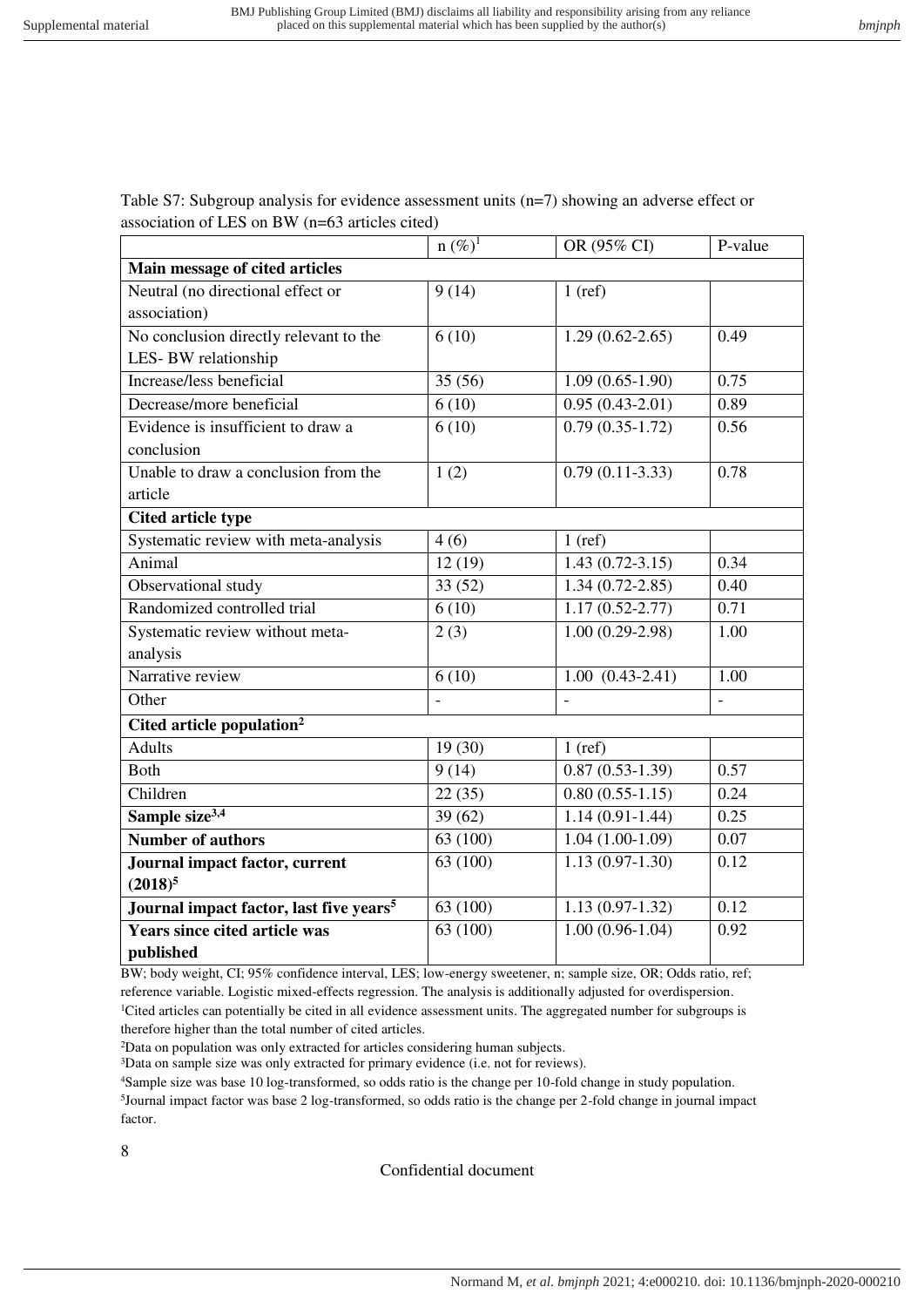|                                                     | $n (\%)^1$     | OR (95% CI)              | P-value |
|-----------------------------------------------------|----------------|--------------------------|---------|
| Main message of cited articles                      |                |                          |         |
| Neutral (no directional effect or                   | 29(23)         | $1$ (ref)                |         |
| association)                                        |                |                          |         |
| Evidence is insufficient to draw a                  | 12(10)         | $1.45(0.96-2.15)$        | 0.07    |
| conclusion                                          |                |                          |         |
| No conclusion directly relevant to the              | 15(12)         | $0.89(0.58-1.35)$        | 0.60    |
| LES-BW relationship                                 |                |                          |         |
| Increase/less beneficial                            | 36(29)         | $0.88(0.63-1.22)$        | 0.45    |
| Decrease/more beneficial                            | 28 (22)        | $0.80(0.56-1.14)$        | 0.22    |
| Unable to draw a conclusion from the                | 4(3)           | $0.65(0.27-1.37)$        | 0.30    |
| article                                             |                |                          |         |
| <b>Cited article type</b>                           |                |                          |         |
| Systematic review with meta-analysis                | 12(10)         | $1$ (ref)                |         |
| Systematic review without meta-analysis             | 6(5)           | $1.97(1.12-3.45)$        | 0.02    |
| Observational study                                 | 53 $(42)$      | $1.03(0.69-1.59)$        | 0.89    |
| Randomized controlled trial                         | 42(33)         | $0.82(0.54-1.29)$        | 0.38    |
| Animal                                              | 3(2)           | $0.78(0.29-1.83)$        | 0.60    |
| Narrative review                                    | 8(6)           | $0.73(0.37-1.37)$        | 0.34    |
| Other                                               | $\blacksquare$ | $\overline{\phantom{a}}$ |         |
| Cited article population <sup>2</sup>               |                |                          |         |
| <b>Adults</b>                                       | 66 (52)        | $1$ (ref)                |         |
| Children                                            | 39(31)         | $1.84(1.43-2.37)$        | $0.001$ |
| <b>Both</b>                                         | 16(13)         | $0.83(0.53-1.25)$        | 0.38    |
| Sample size <sup>3,4</sup>                          | 96 (76)        | $1.10(0.98-1.25)$        | 0.11    |
| <b>Number of authors</b>                            | 125 (99)       | $1.00(0.97-1.04)$        | 0.92    |
| Journal impact factor, current (2018) <sup>5</sup>  | 124 (98)       | $1.10(1.00-1.20)$        | 0.049   |
| Journal impact factor, last five years <sup>5</sup> | 123 (98)       | $1.10(0.99-1.21)$        | 0.06    |
| Years since cited article was published             | 126 (100)      | $1.00(0.99-1.02)$        | 0.77    |

Table S8: Subgroup analysis for evidence assessment units (n=26) concluding insufficient evidence to draw a conclusion about the effect of LES on BW (n=126 articles cited)

BW; body weight, CI; 95% confidence interval, LES; low-energy sweetener, n; sample size, OR; Odds ratio, ref; reference variable. Logistic mixed-effects regression.

<sup>1</sup>Cited articles can potentially be cited in all evidence assessment units. The aggregated number for subgroups is therefore higher than the total number of cited articles.

<sup>2</sup>Data on population was only extracted for articles considering human subjects.

<sup>3</sup>Data on sample size was only extracted for primary evidence (i.e. not for reviews).

<sup>4</sup>Sample size was base 10 log-transformed, so odds ratio is the change per 10-fold change in study population.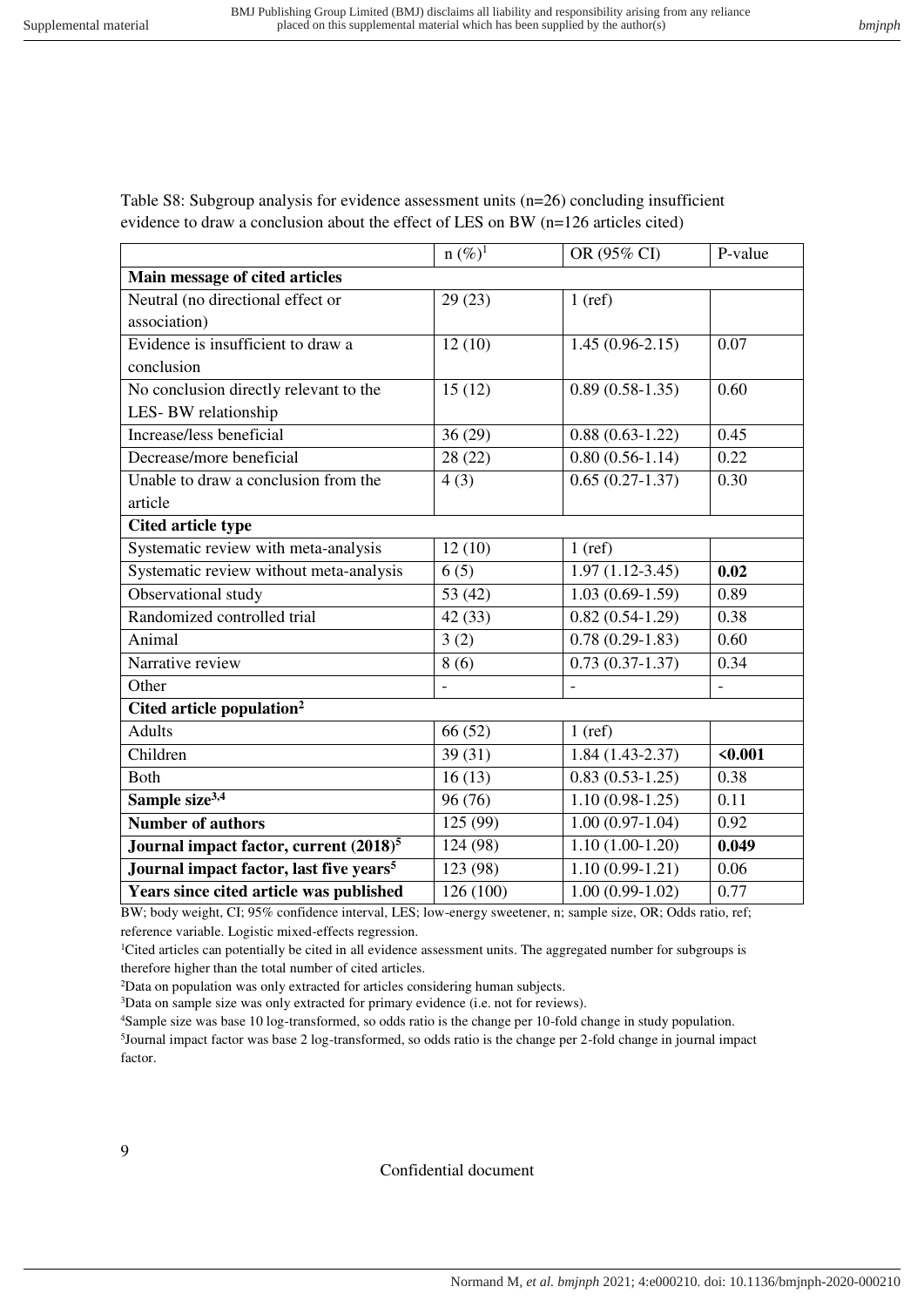Table S9: Subgroup analysis for articles cited  $(n=112)$  in narrative reviews  $(n=26$  evidence assessment units)

|                                                     | $n (\%)^T$     | OR (95% CI)         | P-value |
|-----------------------------------------------------|----------------|---------------------|---------|
| Main message of cited articles                      |                |                     |         |
| Neutral (no directional effect or                   | 20(18)         | $1$ (ref)           |         |
| association)                                        |                |                     |         |
| Decrease/more beneficial                            | 21(19)         | $1.13(0.75-1.70)$   | 0.57    |
| Increase/less beneficial                            | 38 (34)        | $1.10(0.76-1.59)$   | 0.63    |
| No conclusion directly relevant to the              | 17(15)         | $0.76(0.47-1.21)$   | 0.25    |
| LES-BW relationship                                 |                |                     |         |
| Evidence is insufficient to draw a                  | 12(11)         | $0.73(0.42 - 1.22)$ | 0.24    |
| conclusion                                          |                |                     |         |
| Unable to draw a conclusion from the                | 3(3)           | $0.54(0.16-1.39)$   | 0.26    |
| article                                             |                |                     |         |
| <b>Cited article type</b>                           |                |                     |         |
| Systematic review with meta-analysis                | 13(12)         | $1$ (ref)           |         |
| Randomized controlled trial                         | 20(18)         | $1.00(0.64-1.58)$   | 0.99    |
| Animal                                              | 13(12)         | $0.84(0.50-1.41)$   | 0.52    |
| Observational study                                 | 48 (43)        | $0.81(0.55-1.23)$   | 0.31    |
| Narrative review                                    | 14(13)         | $0.64(0.37-1.09)$   | 0.10    |
| Systematic review without meta-analysis             | 3(3)           | $0.47(1.14-1.22)$   | 0.16    |
| Other                                               | $\overline{a}$ | $\overline{a}$      |         |
| Cited article population <sup>2</sup>               |                |                     |         |
| <b>Adults</b>                                       | 41 (37)        | $1$ (ref)           |         |
| Children                                            | 31(28)         | $1.24(0.90-1.70)$   | 0.18    |
| <b>Both</b>                                         | 25(22)         | $0.93(0.64-1.32)$   | 0.68    |
| Sample size <sup>3,4</sup>                          | 69(62)         | $0.87(0.74-1.00)$   | 0.06    |
| <b>Number of authors</b>                            | 112 (100)      | $1.03(0.99-1.06)$   | 0.16    |
| Journal impact factor, current (2018) <sup>5</sup>  | 109 (97)       | $1.06(0.95-1.18)$   | 0.26    |
| Journal impact factor, last five years <sup>5</sup> | 111 (99)       | $1.04(0.93-1.16)$   | 0.47    |
| Years since cited article was published             | 112 (100)      | $1.01(0.99-1.03)$   | 0.22    |

BW; body weight, CI; 95% confidence interval, LES; low-energy sweetener, n; sample size, OR; Odds ratio, ref; reference variable. Logistic mixed-effects regression.

<sup>1</sup>Cited articles can potentially be cited in all evidence assessment units. The aggregated number for subgroups is therefore higher than the total number of cited articles.

<sup>2</sup>Data on population was only extracted for articles considering human subjects.

<sup>3</sup>Data on sample size was only extracted for primary evidence (i.e. not for reviews).

<sup>4</sup>Sample size was base 10 log-transformed, so odds ratio is the change per 10-fold change in study population.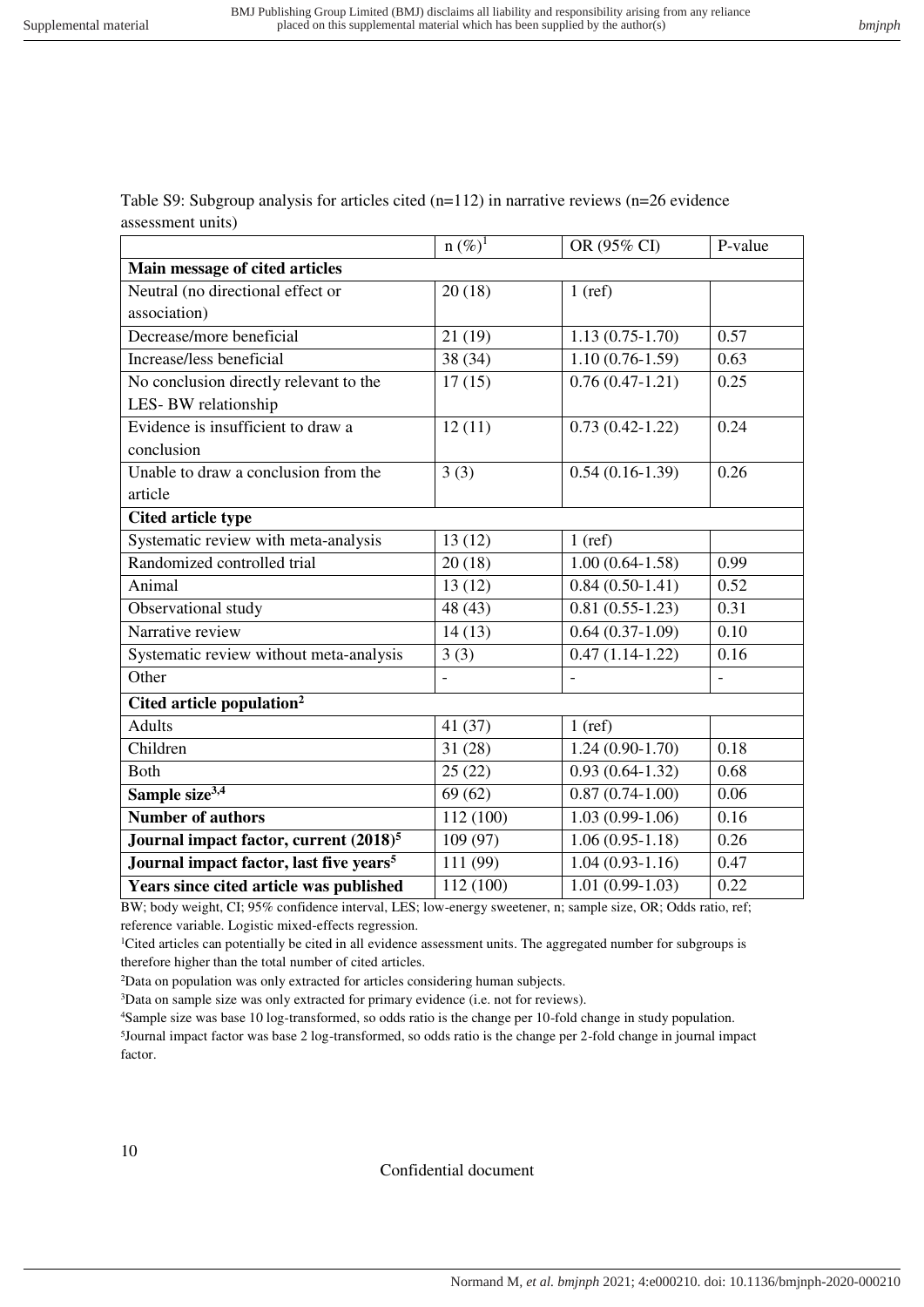Table S10: Subgroup analysis for articles cited (n=56) in systematic reviews with meta-analysis (n=11 evidence assessment units)

|                                                     | $n (\%)^1$               | OR (95% CI)              | P-value        |
|-----------------------------------------------------|--------------------------|--------------------------|----------------|
| Main message of cited articles                      |                          |                          |                |
| Neutral (no directional effect or                   | 21 (38)                  | $1$ (ref)                |                |
| association)                                        |                          |                          |                |
| Decrease/more beneficial                            | 13(23)                   | $1.50(0.85-2.64)$        | 0.16           |
| Unable to draw a conclusion from the                | 3(5)                     | $1.43(0.50-3.56)$        | 0.46           |
| article                                             |                          |                          |                |
| No conclusion directly relevant to the              | 3(5)                     | $1.15(0.37-2.99)$        | 0.79           |
| LES-BW relationship                                 |                          |                          |                |
| Increase/less beneficial                            | 15(27)                   | $1.10(0.61-1.95)$        | 0.75           |
| Evidence is insufficient to draw a                  | 1(2)                     | $0.65(0.03-3.55)$        | 0.68           |
| conclusion                                          |                          |                          |                |
| <b>Cited article type</b>                           |                          |                          |                |
| Randomized controlled trial                         | 29(52)                   | $1$ (ref)                |                |
| Observational study                                 | 27(48)                   | $0.94(0.60-1.45)$        | 0.77           |
| Animal                                              |                          |                          |                |
| Other                                               | $\overline{a}$           | $\overline{a}$           | $\overline{a}$ |
| Systematic review with meta-analysis                | $\overline{a}$           | $\blacksquare$           |                |
| Systematic review without meta-analysis             | $\overline{\phantom{a}}$ | $\overline{\phantom{a}}$ |                |
| Narrative review                                    | $\overline{a}$           | $\overline{a}$           |                |
| Cited article population <sup>2</sup>               |                          |                          |                |
| <b>Adults</b>                                       | 34(61)                   | $1$ (ref)                |                |
| Children                                            | 22(39)                   | $0.86(0.54-1.34)$        | 0.50           |
| <b>Both</b>                                         |                          |                          |                |
| Sample size <sup>3,4</sup>                          | 56 (100)                 | $0.97(0.78-1.20)$        | 0.81           |
| <b>Number of authors</b>                            | 56 (100)                 | $0.95(0.88-1.04)$        | 0.27           |
| Journal impact factor, current (2018) <sup>5</sup>  | 56 (100)                 | $1.11(0.92-1.31)$        | 0.26           |
| Journal impact factor, last five years <sup>5</sup> | 56 (100)                 | $1.11(0.91-1.33)$        | 0.28           |
| Years since cited article was published             | 56 (100)                 | $1.01(0.99-1.03)$        | 0.39           |

BW; body weight, CI; 95% confidence interval, LES; low-energy sweetener, n; sample size, OR; Odds ratio, ref; reference variable. Logistic mixed-effects regression.

<sup>1</sup>Cited articles can potentially be cited in all evidence assessment units. The aggregated number for subgroups is therefore higher than the total number of cited articles.

<sup>2</sup>Data on population was only extracted for articles considering human subjects.

<sup>3</sup>Data on sample size was only extracted for primary evidence (i.e. not for reviews).

<sup>4</sup>Sample size was base 10 log-transformed, so odds ratio is the change per 10-fold change in study population.

5 Journal impact factor was base 2 log-transformed, so odds ratio is the change per 2-fold change in journal impact factor.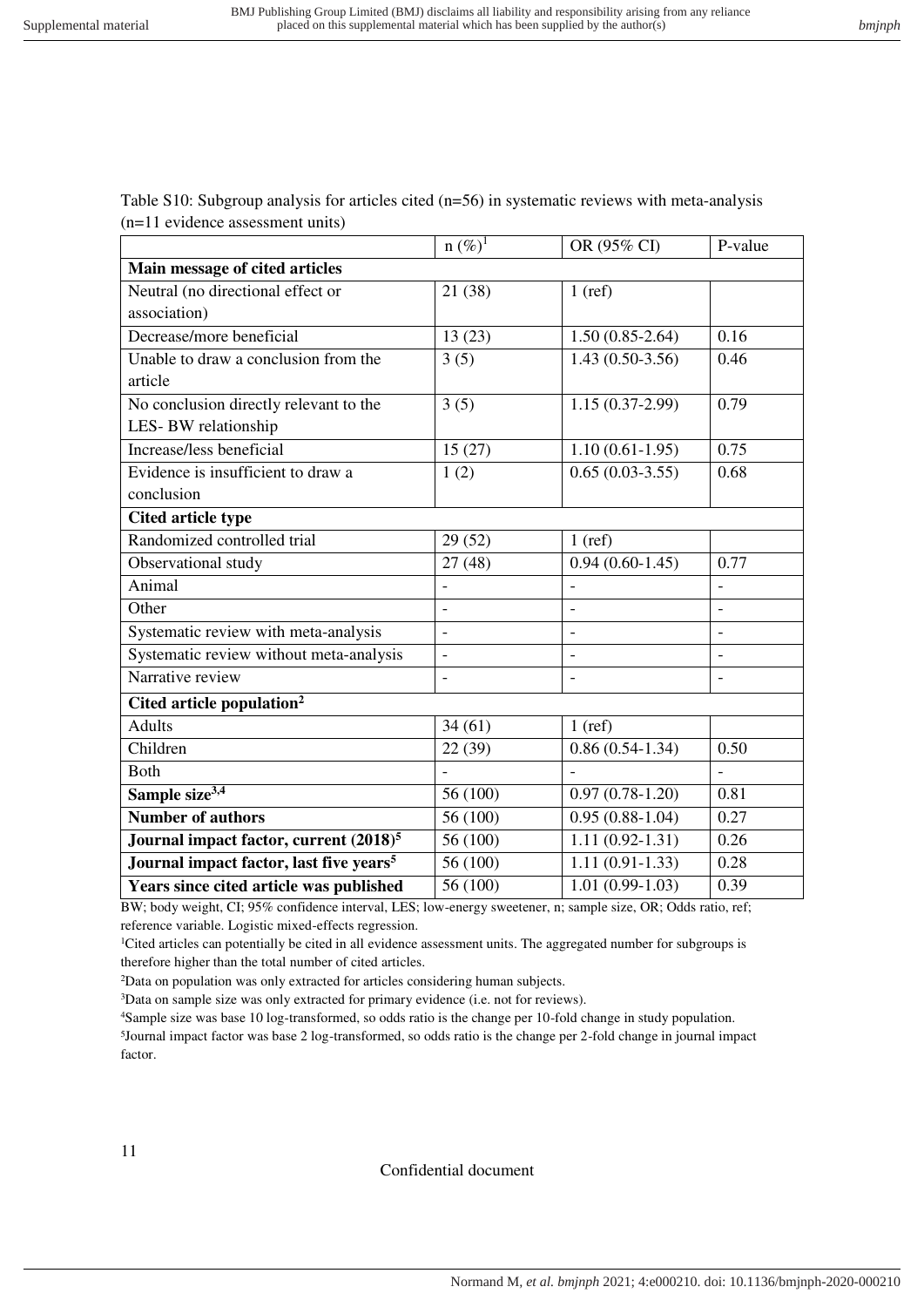Table  $S11$ : Subgroup analysis for articles cited ( $n=116$ ) in systematic reviews without metaanalysis (n=14 evidence assessment units)

|                                                     | $n (\%)^1$ | OR (95% CI)         | P-value |
|-----------------------------------------------------|------------|---------------------|---------|
| Main message of cited articles                      |            |                     |         |
| Neutral (no directional effect or                   | 29(25)     | $1$ (ref)           |         |
| association)                                        |            |                     |         |
| Evidence is insufficient to draw a                  | 13(11)     | $1.19(0.71-1.94)$   | 0.51    |
| conclusion                                          |            |                     |         |
| No conclusion directly relevant to the              | 11(9)      | $1.13(0.65-1.92)$   | 0.65    |
| LES-BW relationship                                 |            |                     |         |
| Decrease/more beneficial                            | 28 (24)    | $1.06(0.71-1.61)$   | 0.77    |
| Increase/less beneficial                            | 28(24)     | $1.02(0.67-1.54)$   | 0.93    |
| Unable to draw a conclusion from the                | 4(3)       | $0.52(0.15-1.35)$   | 0.23    |
| article                                             |            |                     |         |
| <b>Cited article type</b>                           |            |                     |         |
| Systematic review with meta-analysis                | 11(9)      | $1$ (ref)           |         |
| Systematic review without meta-analysis             | 8(7)       | $0.92(0.48-1.74)$   | 0.80    |
| Observational study                                 | 49 (42)    | $0.67(0.43-1.08)$   | 0.09    |
| Randomized controlled trial                         | 39 (34)    | $0.61(0.38-1.00)$   | 0.04    |
| Narrative review                                    | 4(3)       | $0.54(0.19-1.30)$   | 0.20    |
| Animal                                              | 1(1)       | $0.35(0.02-1.85)$   | 0.32    |
| Other                                               | 1(1)       | $0.35(0.02 - 1.85)$ | 0.32    |
| Cited article population <sup>2</sup>               |            |                     |         |
| <b>Adults</b>                                       | 62(53)     | $1$ (ref)           |         |
| <b>Both</b>                                         | 14(12)     | $1.86(1.20-2.82)$   | 0.004   |
| Children                                            | 36(31)     | $1.66(1.20-2.29)$   | 0.002   |
| Sample size <sup>3,4</sup>                          | 88 (76)    | $1.03(0.88-1.20)$   | 0.74    |
| <b>Number of authors</b>                            | 114 (98)   | $1.02(0.98-1.07)$   | 0.33    |
| Journal impact factor, current (2018) <sup>5</sup>  | 113 (97)   | $1.06(0.95-1.19)$   | 0.29    |
| Journal impact factor, last five years <sup>5</sup> | 112 (97)   | $1.06(0.94-1.19)$   | 0.33    |
| Years since cited article was published             | 116 (100)  | $1.00(0.98-1.01)$   | 0.69    |

BW; body weight, CI; 95% confidence interval, LES; low-energy sweetener, n; sample size, OR; Odds ratio, ref; reference variable. Logistic mixed-effects regression.

<sup>1</sup>Cited articles can potentially be cited in all evidence assessment units. The aggregated number for subgroups is therefore higher than the total number of cited articles.

<sup>2</sup>Data on population was only extracted for articles considering human subjects.

<sup>3</sup>Data on sample size was only extracted for primary evidence (i.e. not for reviews).

<sup>4</sup>Sample size was base 10 log-transformed, so odds ratio is the change per 10-fold change in study population.